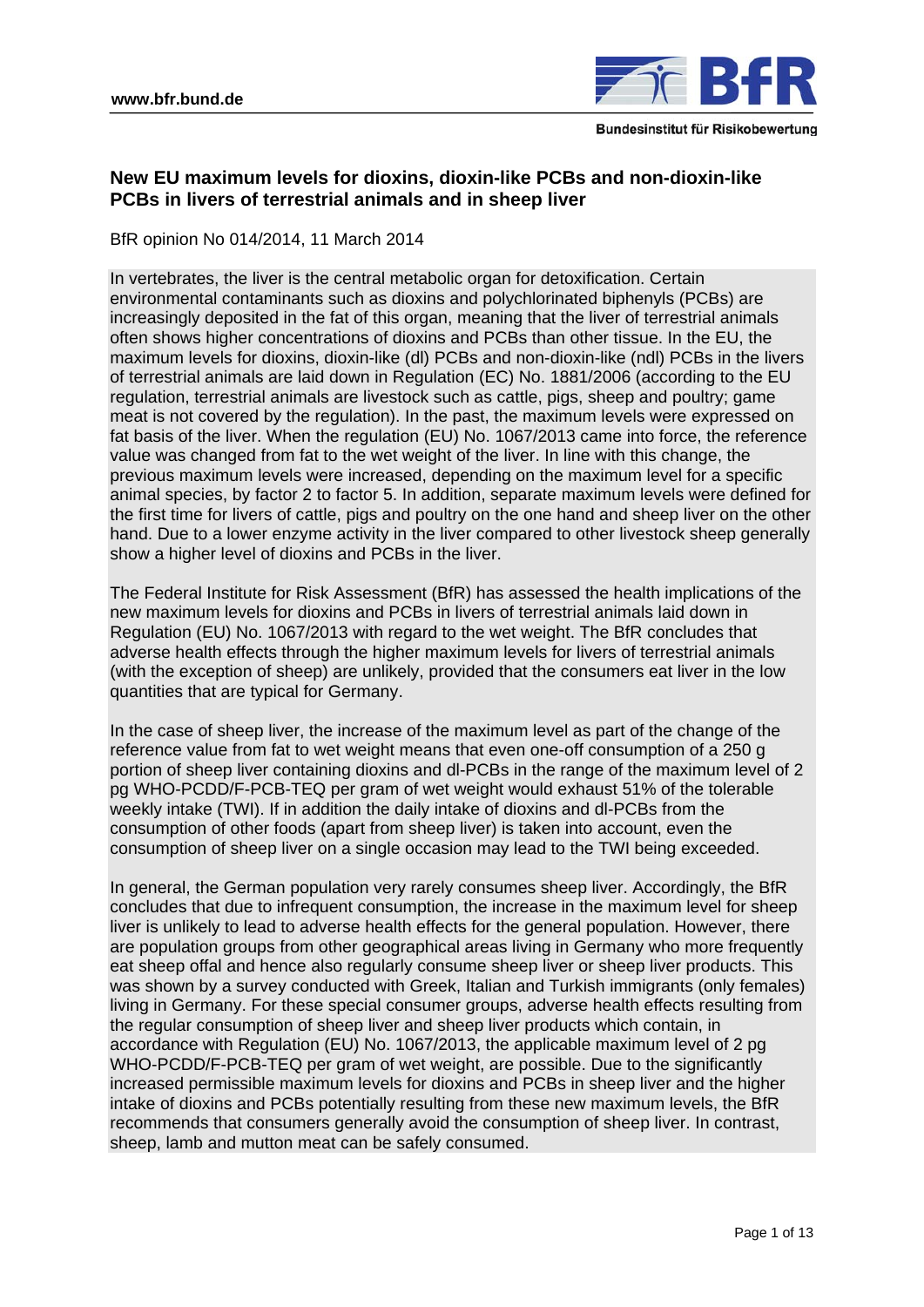

|              | <b>ZEBFR</b>                                                                                                                                               | <b>BfR</b> risk profile:<br>New EU maximum levels for dioxins and PCB in sheep liver (Opinion No. 014/2014)                                                                                                         |                 |                                                                                                          |          |        |                  |
|--------------|------------------------------------------------------------------------------------------------------------------------------------------------------------|---------------------------------------------------------------------------------------------------------------------------------------------------------------------------------------------------------------------|-----------------|----------------------------------------------------------------------------------------------------------|----------|--------|------------------|
| A            | Who is affected                                                                                                                                            | Persons who frequently eat sheep liver                                                                                                                                                                              |                 |                                                                                                          |          |        |                  |
| B            | <b>Probability of health</b><br>impairment if sheep liver<br>with dioxin and PCB<br>contents corresponding to<br>the maximum levels is<br>eaten frequently | Practically non-<br>existent                                                                                                                                                                                        | <b>Unlikely</b> |                                                                                                          | Possible | Likely | Certain          |
|              | <b>Severity of health</b><br>impairments if sheep<br>liver with dioxin and PCB<br>contents corresponding<br>to the maximum levels is<br>eaten frequently   | Chronic effects of dioxins and PCB described in animal experiments included impairment of the<br>reproductive function, the immune system and the nervous system as well as disturbance of the hormonal<br>balance. |                 |                                                                                                          |          |        |                  |
| $\mathbf{D}$ | Informative value of the<br>available data                                                                                                                 | Medium:<br>High:<br>Essential data are available and<br>Some essential data missing<br>or contradictory<br>free of contradictions                                                                                   |                 | Low:<br>Large amounts of data missing or<br>contradictory                                                |          |        |                  |
| E            | <b>Controllability by</b><br>consumers                                                                                                                     | Control not necessary                                                                                                                                                                                               |                 | Controllable by<br>Controllable by taking<br>refraining from<br>precautionary<br>consumption<br>measures |          |        | Not controllable |

Dark blue shaded fields designate the characteristics of the risk assessed in this opinion

(more detailed information on this can be found in the text of BfR Opinion No. 014/2014, 11/March/2014).

#### **Explanations**

The purpose of the risk profile is to visualise the risk described in the BfR opinion. It is not intended for risk comparisons. The risk profile should only be read in the context of the opinion.

#### **Row D** – **Informative value of the available data**

No representative quantitative data on the consumption of sheep liver for frequent consumers are available.

BUNDESINSTITUT FÜR RISIKOBEWERTUNG (BfR)

## **1 Subject of the Assessment**

In connection with the new regulation of maximum levels for dioxins and PCBs in livers of terrestrial animals, the Federal Institute for Risk Assessment (BfR) has been asked by the Federal Ministry for the Environment, Nature Conservation, Building and Nuclear Safety (BMUB) for its opinion on the following points:

- 1. Assessment of the health implications of the maximum levels for dioxins, dioxin-like PCBs and non-dioxin-like PCBs in livers of terrestrial animals laid down in Regulation (EU) No. 1067/2013 of the Commission from 30 October 2013 amending Regulation (EC) No. 1881/2006.
- 2. Investigation of the necessity to keep or change the current consumption recommendation for sheep liver.

## **2 Results**

The BfR came to the following conclusions:

1. With Commission Regulation (EU) No. 1067/2013 of 30 October 2013 amending Regulation (EC) No. 1881/2006 on maximum levels for dioxins, dioxin-like PCBs and non-dioxin-like PCBs in livers of terrestrial animals, the reference value for the maximum levels in livers of terrestrial animals is changed from "fat" to "wet weight".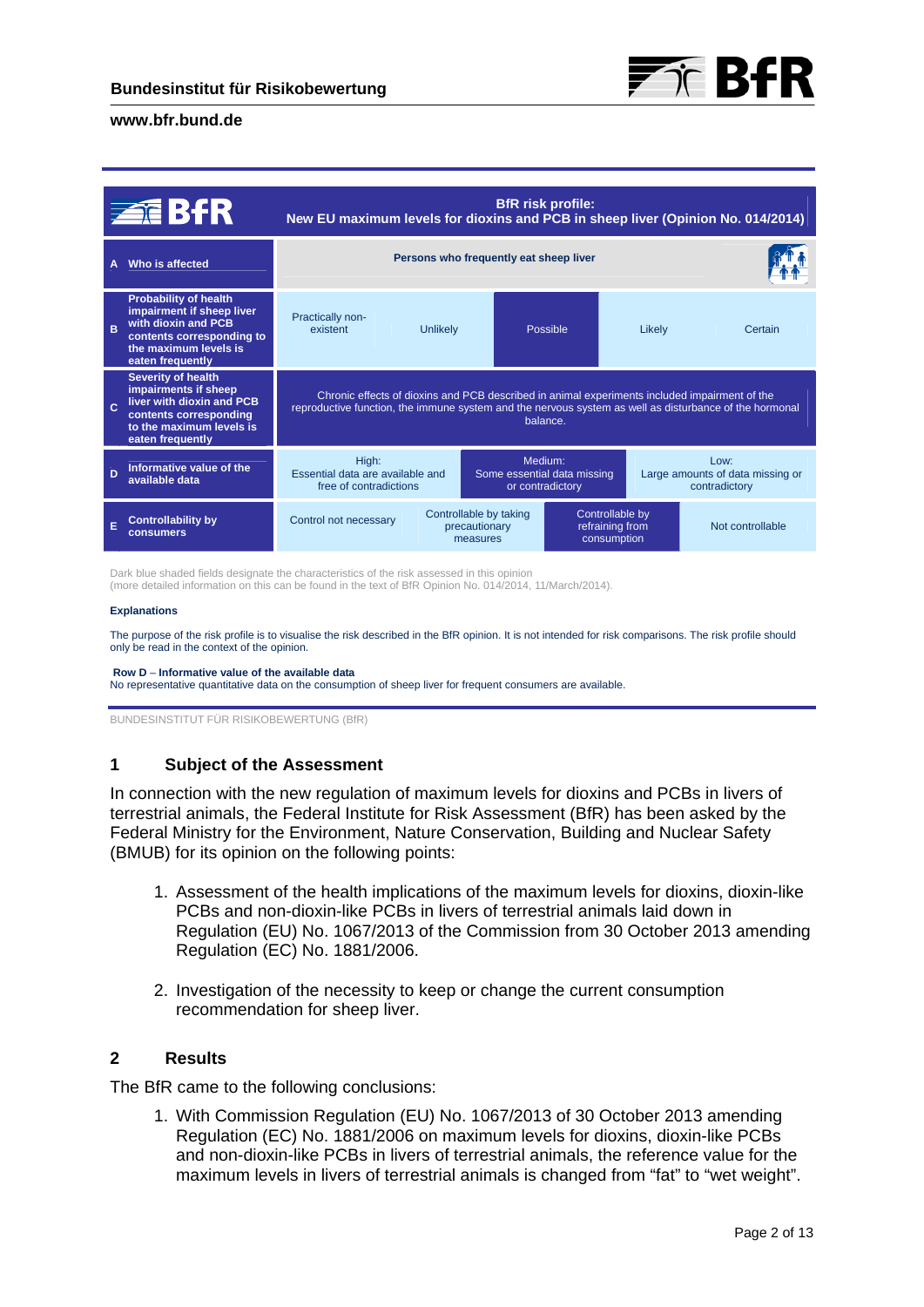

The change of the reference value is accompanied by an increase of the values for selected maximum levels ranging from factor 2 to factor 5.

Livers of terrestrial animals and notably sheep livers are among a group of foods which can contain especially high levels of dioxins and PCBs. Although livers of terrestrial animals belong to a type of food which is rarely eaten, the relatively high dioxin and PCB contents of livers of terrestrial animals can nevertheless lead to high intake of dioxins and PCBs.

Acting on the assumption that all consumed livers of terrestrial animals show levels of dioxins, dl-PCBs and ndl-PCBs corresponding to the current maximum levels specified in Regulation (EU) No. 1067/2013, the BfR has conducted model calculations.

The BfR concludes that due to low consumption, adverse health effects are unlikely to result from the increase of the maximum levels for **livers of terrestrial animals with the exception of sheep**.

In contrast, high consumption even on a single occasion of **sheep liver** (250 g) with dioxin and dl-PCB contents corresponding to the currently applicable maximum level of 2 pg WHO-PCDD/F-PCB-TEQ/g wet weight would exhaust 51 % of the TWI.

For consumer groups with special eating habits such as persons who have migrated to Germany from other countries, regular consumption of sheep liver and sheep liver-derived products can be assumed. In the opinion of the BfR, adverse health effects resulting from regular and high consumption of sheep liver and sheep liverderived products containing levels of dioxins and PCBs of 2 pg WHO-PCDD/F-PCB-TEQ/g of wet weight are possible.

2. The BfR furthermore recommends that consumers avoid the consumption of sheep liver.

## **3 Rationale**

3.1 Health based risk assessment of the current maximum levels for dioxins, dl-PCBs and ndl-PCBs in livers of terrestrial animals in accordance with Regulation (EU) No. 1067/2013

With Regulation (EU) No. 1067/2013 amending Regulation (EC) No. 1881/2006 with regard to the maximum levels for dioxins, dioxin-like PCBs and non-dioxin-like PCBs in livers of terrestrial animals, the reference value for the maximum levels in livers of terrestrial animals is changed from fat to wet weight. However, the previous maximum levels do not remain unchanged as a result of direct conversion. As already shown in a previous BfR opinion, the current maximum levels are significantly increased in the range of factor 2 to factor 5.

Even though contamination has been decreasing for many years, dioxins and PCBs still constitute a general problem for humans, since these substances are found everywhere in the environment due to their stability and also because they accumulate in fatty tissue and in the liver. Animals ingest both substance groups with their feed, meaning that in particular foods such as meat, milk and eggs can be contaminated with dioxins and PCBs. Some of the compounds are thought to be cancer-causing or cancer-promoting.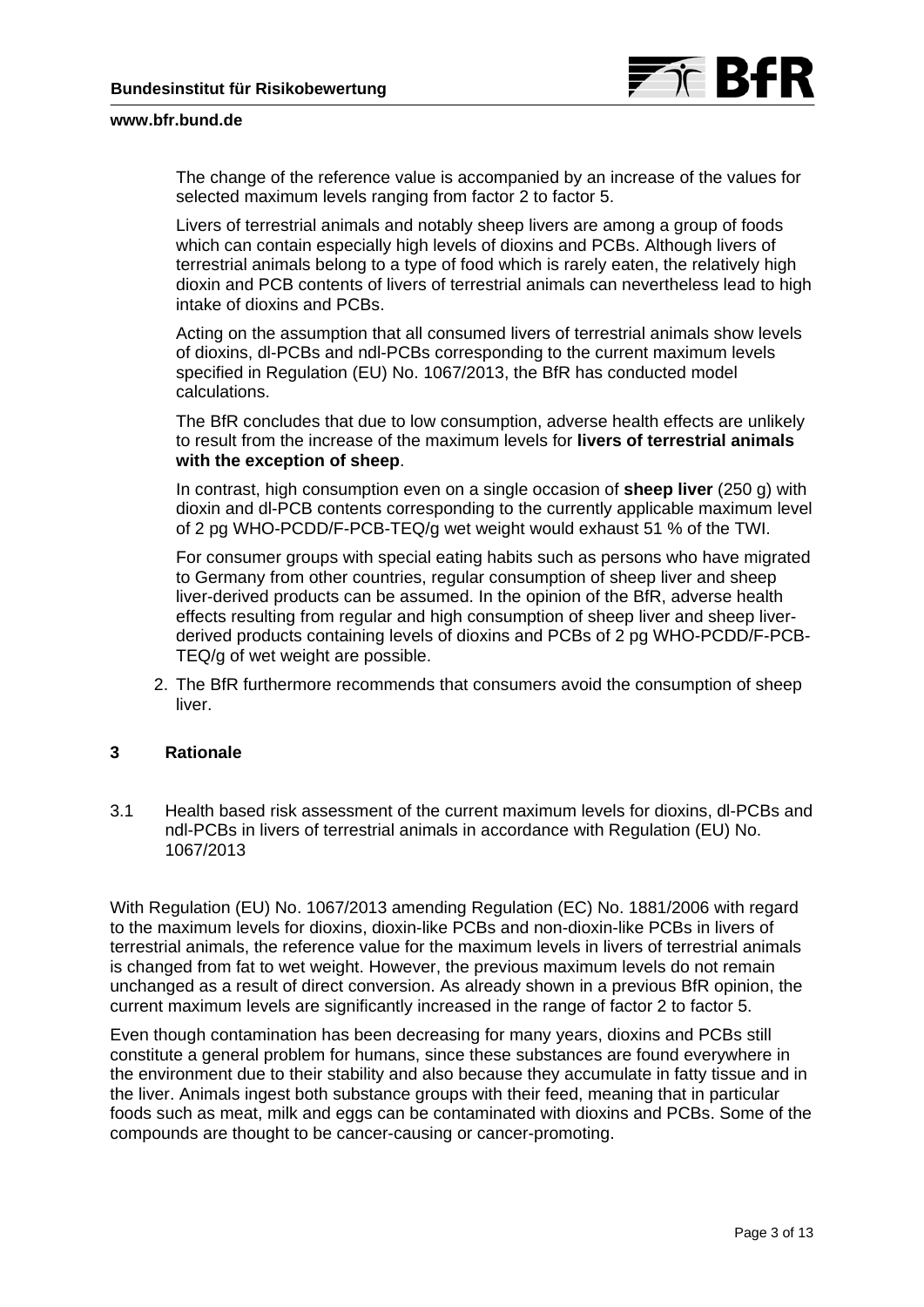

# *3.1.1 Agent*

## 3.1.1.1 Dioxins

The term "dioxins" refers to two classes of differently chlorinated compounds. They consist of 75 polychlorinated dibenzo-p-dioxins (PCDD) and 135 polychlorinated dibenzofurans (PCDF). Dioxins (PCDD/F) have similar chemical, physical and toxic properties and are lipophilic compounds which accumulate in the fatty tissue of animals and humans. 17 congeners are seen as especially toxic and at the same time persistent. They are chlorinated in 2,3,7,8-position. The congener with the highest toxicity is 2,3,7,8-TCDD, the so-called Seveso dioxin. In relation to this congener, the other 2,3,7,8-substituted dioxins are assigned toxicity equivalent factors (TEF). The concentrations of the individual congeners are multiplied by the TEFs laid down by the World Health Organisation (WHO) and then added up. The result is the sum of dioxin toxicity equivalent concentration (WHO-PCDD/F-TEQ).

Dioxins are unwanted by-products which are predominantly produced and released during certain industrial and combustion processes (e.g. burning of domestic and hazardous waste). This means that they have not, either in the past or present, been produced for a specific purpose (except for scientific purposes).

## 3.1.1.2 Polychlorinated biphenyls

Polychlorinated biphenyls (PCBs) are a group of 209 congeners of chlorinated substances which differ from each other on account of their different number and position of chlorine atoms on the biphenyl. 130 of these congeners are found in produced compounds. In contrast to dioxins, PCBs have been produced specifically for various applications, largely as non-inflammable and non-electricity conducting viscous fluids in transformers and in hydraulics (mining). Like dioxins, PCBs are lipophilic, in some cases persistent, and they accumulate in the fatty tissue of humans and animals.

Some PCBs have a molecular structure similar to dioxins and comparable biological effects. For this reason, they are called dioxin-like PCBs (dl-PCBs). As is the case with dioxins, dl-PCBs are assigned TEF which rate these PCB congeners according to their toxicity compared to 2,3,7,8-TCDD. Analogous to PCDD/F, dl-PCBs can thus be summarised as toxicity equivalent concentrations (WHO-PCB-TEQ). However, dl-PCBs only account for a small proportion of PCBs. The so-called non-dioxin-like PCBs (ndl-PCBs) are much more common.

The sum of WHO-PCDD/F-TEQ and WHO-PCB-TEQ is referred to as the total dioxin equivalent (WHO-PCDD/F-PCB-TEQ). The appendix to Regulation (EC) No. 1881/2006 passed by the European Commission on 19 December 2006, last amended by Regulation (EU) No. 1259/2011 lists both maximum levels for WHO-PCDD/F-TEQ and for WHO-PCDD/F-PCB-TEQ.

## *3.1.2 Hazard Characterisation*

The acute effects of high dioxin and dl-PCB doses are described for humans only in connection with absorption at the workplace or following an accident. The most common symptom are prolonged inflammatory skin lesions which are referred to as "chloracne". Changes in the clinical and chemical parameters (especially an increase in the concentration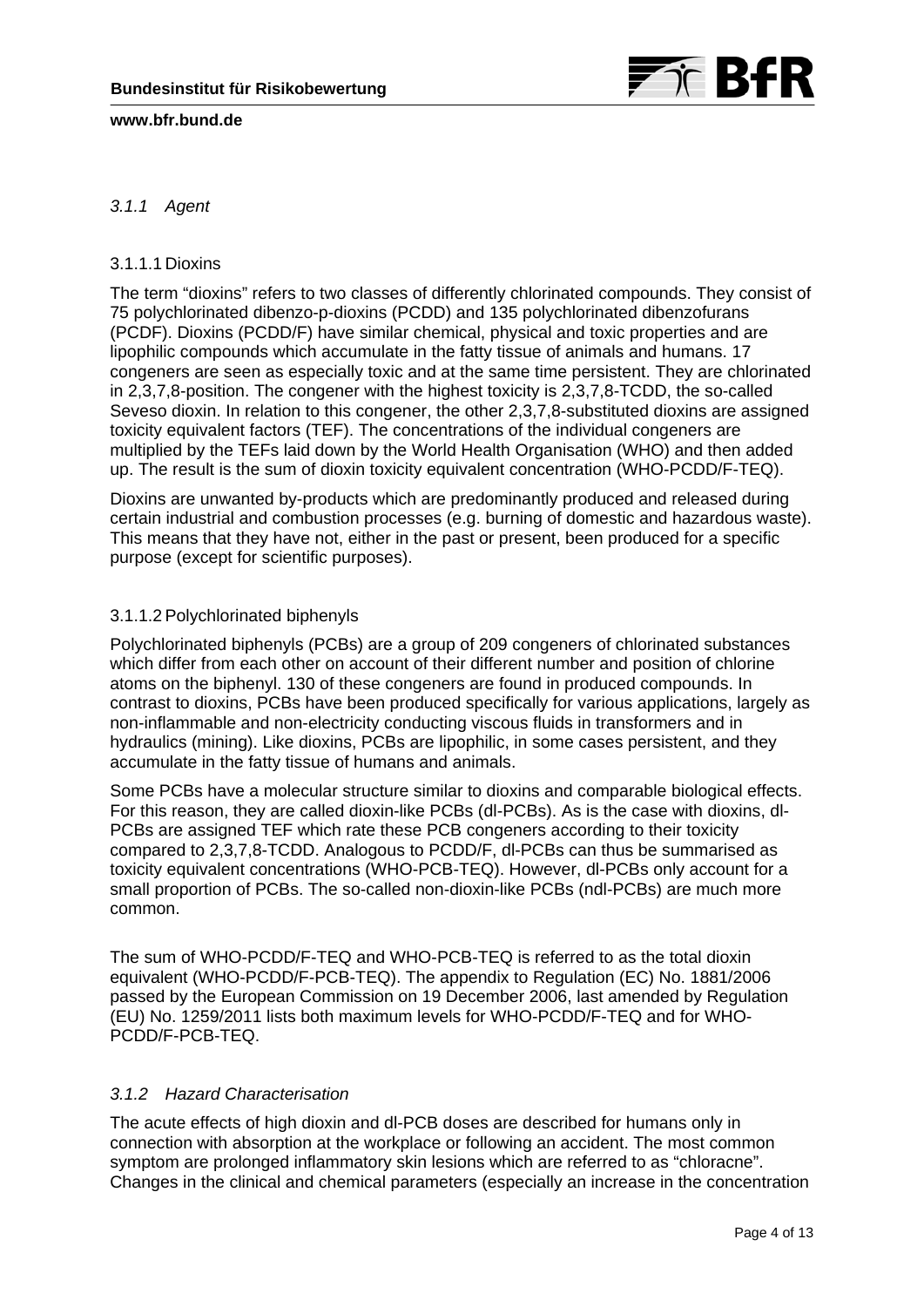

of triglycerides, cholesterol and transaminases in the blood) are a sign of liver damage and / or changes in lipid metabolism.

In terms of chronic effects of dioxins and PCBs, animal experiments describe impairment of the reproductive functions, the immune system and the nervous system and disturbance of the hormonal balance. The liver and thyroid gland have been identified as the most sensitive target organs for dioxin and PCB exposure. Various dioxins and PCBs are considered to be tumour promoters. Most recently, the findings of epidemiological studies in particular have caused controversy. The studies focused on the impairment – deemed to be reversible – of the neuropsychological development of children through prenatal (via the placenta) and postnatal (via breast milk) PCB exposure.

The WHO has defined a tolerable daily intake (TDI) in the range of 1 to 4 pg WHO-PCDD/F-PCB-TEQ/kg of bodyweight and day (WHO 2000). This definition sees the maximum value, (i.e. the TDI of 4 pg WHO-PCDD/F-PCB-TEQ/kg of bodyweight) as a provisional basis of the maximum tolerable daily intake. The lower value documents the goal of the WHO of reducing the daily intake of WHO-PCDD/F-PCB-TEQ in humans to less than 1 pg/kg of bodyweight. As a basis of the TDI range, the WHO has used the *Lowest Observed Adverse Effect Level* (LOAEL) which is described by various authors for different species and various endpoints.

In 2001, the Scientific Committee on Food (SCF) of the European Union (EU) defined a tolerable weekly intake, TWI, of 14 pg WHO-PCDD/F-PCB-TEQ/kg of bodyweight. As a basis for deriving the TWI, the SCF used the LOAEL for reduced sperm production and the changed sexual behaviour of male Wistar rats, as described by Faqi et al. (1998).

## *3.1.3 Exposure Assessment*

## 3.1.3.1 Special Consumer Groups

As a possible risk group for the increased intake of dioxins and PCBs via the consumption of livers, persons who have migrated to Germany from certain other countries were identified. The BfR refers to a study on the consumption behaviour of various female migrants living in Germany (Schmid, 2003). In the study, the frequency of consumption of sheep meet and offal (the latter with no specification of animal species) was, among other things, recorded for each of three groups of 100 persons (Italian, Greek and Turkish female immigrants living in Germany). One of the survey instruments used was a qualitative Food Frequency Questionnaire (FFQ) with a set of possible answers (frequently, occasionally, rarely, never). Whereas no estimates of the intake quantities can be made on the basis of this type of survey, it nevertheless provides clues about different food consumption behaviours.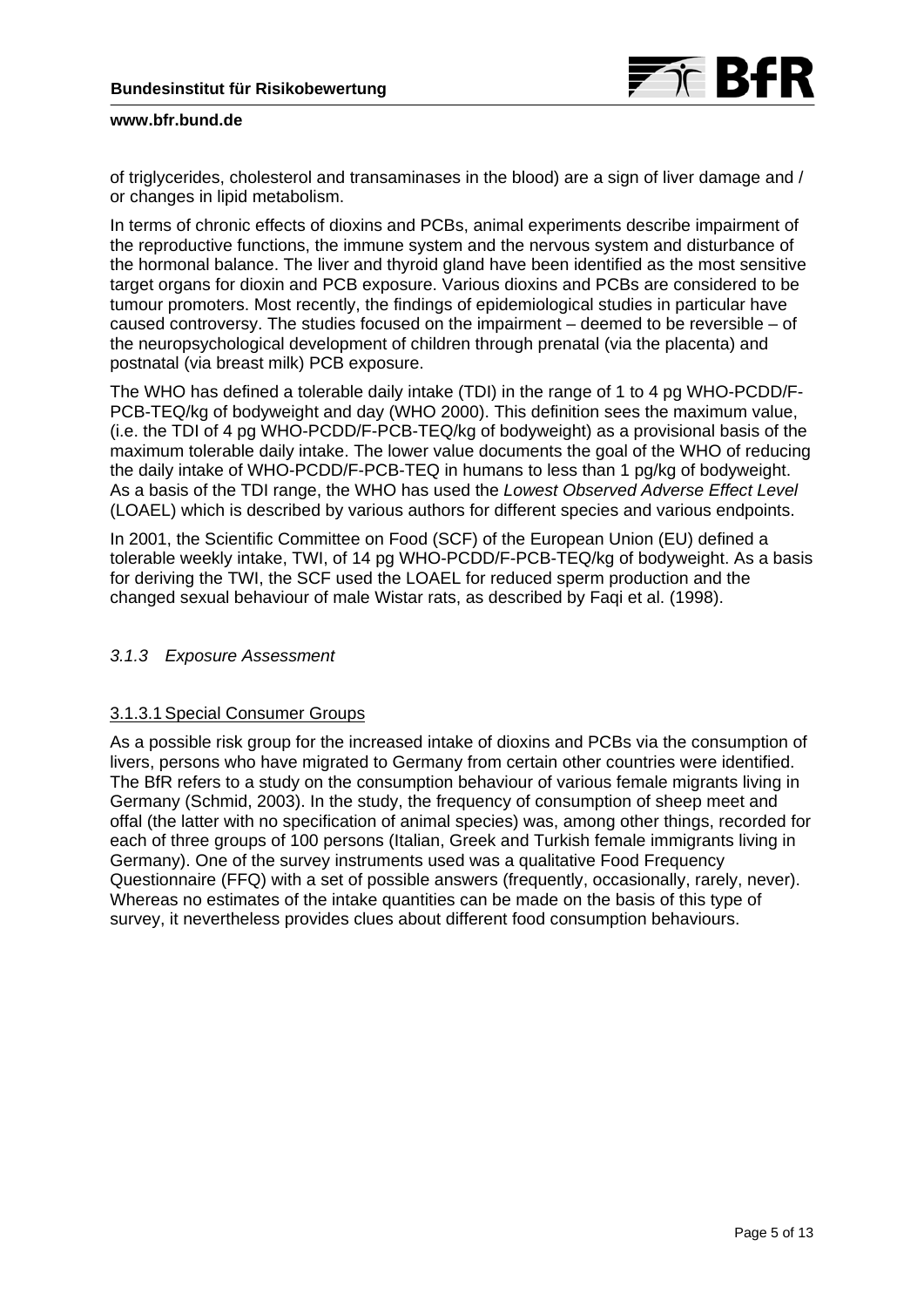



**Figure 1: Frequency of consumption of sheep and lamb meat among female immigrants from different origins living in Germany** 



**Figure 2: Frequency of consumption of offal (from any animal species) among female immigrants from different origins living in Germany** 

As Figures 1 and 2 illustrate, a majority of female Italians, Greeks and Turks eat sheep and lamb meat and offal. In particular female immigrants from Turkey show, compared to female immigrants from other countries and probably also compared to the average population in Germany, higher sheep meat and offal consumption. However, it is not possible to quantify consumption levels on the basis of the available data.

## 3.1.3.2 Consumption Data

For the purpose of calculating consumption quantities, scenarios are used on the intake of dioxins and PCBs via sheep liver by analogy to previous BfR opinions. The reason for this approach is that sheep liver is a rarely eaten food.

As indication for the rationale of the scenarios, data of the National Nutrition Survey II (NVS II) of the Max Rubner-Institute (MRI) were used. NVS II is the most recent representative study on nutrition among the German population. Conducted between 2005 and 2006 all over Germany and making use of three different survey methods (Dietary History, 24h-recall and a weighing record), the study interviewed about 20,000 persons aged between 14 and 80 years on their food consumption behaviour (MRI 2008).

The consumption analysis is based on the data of the "Dietary History" interviews of NVS II which were collected through the programme "DISHES 05". Using "Dietary History" method,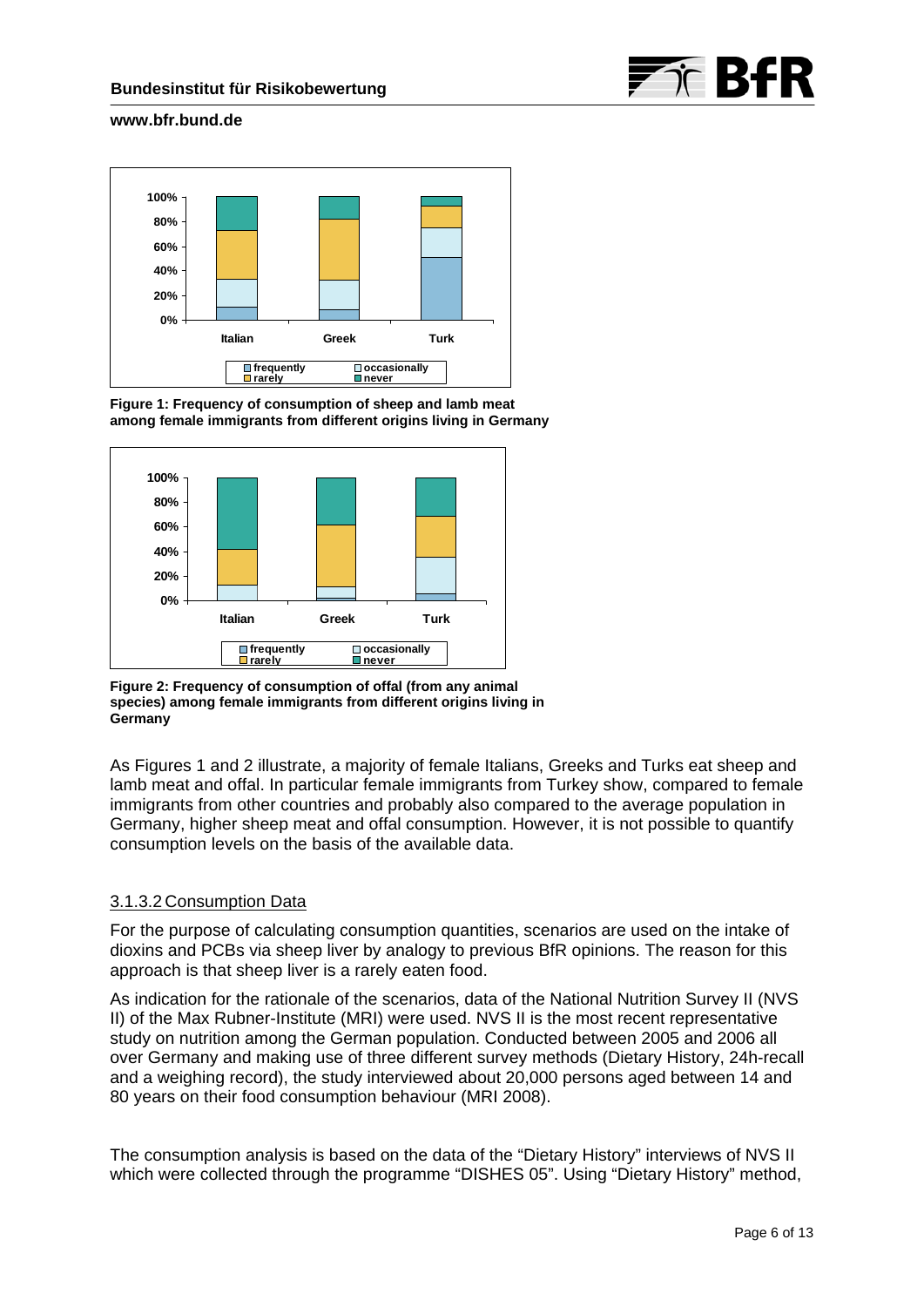

15,371 persons were interviewed to retrospectively establish their typical consumption over the last four weeks. As part of the LExUKon project, all foods consumed were calculated based on the foods of the maximum level categories for environmental contaminants (Blume et al. 2010). These calculations take into account all contributions from liver used in recipes.

The "Dietary History" method provides good estimates of the long-term intake of substances when foods are summarised in categories or where foods are considered which are subject to regular consumption. For foods which are only sporadically eaten but are not part of the daily nutrition, it is possible that intake is underestimated due to the survey period of four weeks as well as the limited accuracy of the individual foods covered by the survey.

For this reason, data on the consumption frequency of rarely eaten foods are still used which were collected on behalf of the BfR as part of a representative survey of the population. 1,005 persons aged 14 or older participated in the telephone interviews. The interviewees constituted a representative selection based on ADM telephone sampling. The interviews were conducted between 21 September and 27 September 2011.

Liver and especially sheep liver belong to food that is rather infrequently eaten by the population (Figure 3). This is illustrated clearly by the findings of the representative population survey according to which 41 % of respondents had eaten liver from pigs, cattle or calves in the course of the previous year, either as a whole or as an ingredient in ragout. In contrast, only 7% had eaten sheep liver in the same time period.



**Figure 3: Frequency of consumption of sheep liver and livers of other terrestrial animals according to a representative telephone survey of the adult German population conducted on behalf of the BfR in 2011** 

Based on the consumption frequencies shown in Figure 3, those scenarios that assume a frequency of consumption of 1 x per week for a high consumer and 2 x per months for an average consumer must be regarded as conservative. According to data from NVS II, portions of 160 g must be assumed for the average consumer and 250 g for high consumers.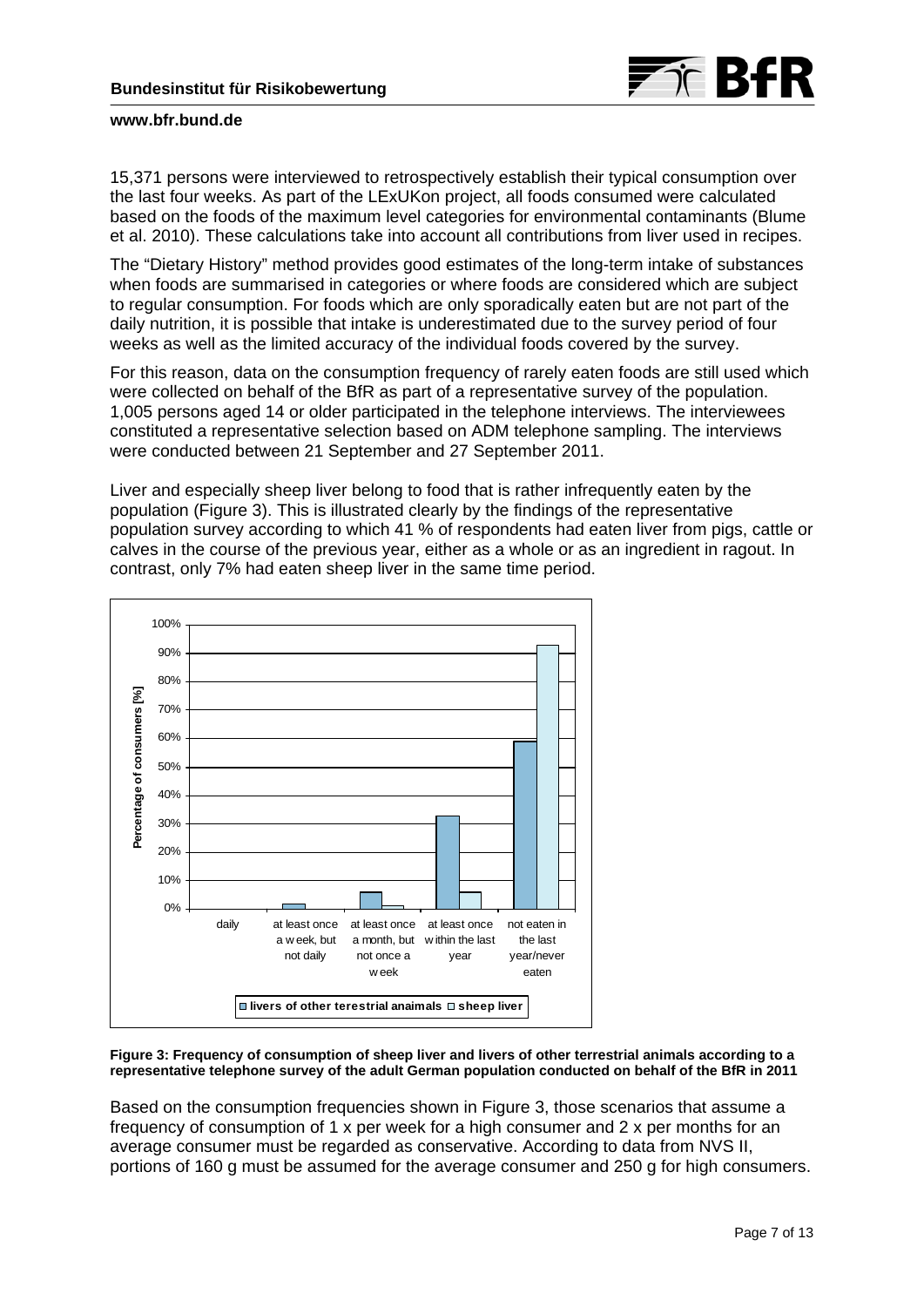

## 3.1.3.3 Exposure Assessment

The exposure assessment is based on worst-case calculations which assume that all consumed livers from terrestrial animals contain levels of dioxins, dl-PCBs and ndl-PCBs which correspond to the current maximum levels as specified in Regulation (EU) No. 1067/2013 (Table.1).

## **Table 1: Maximum levels for dioxins, dl-PCBs and ndl-PCBs in accordance with Regulation (EU) No. 1067/2013.**

| <b>Food category</b>                                                                       | PCDD/F*                | <b>PCDD/F</b><br>+dl-PCBs * | ndl-PCBs |
|--------------------------------------------------------------------------------------------|------------------------|-----------------------------|----------|
|                                                                                            | [pg/g of wet weight] * | [ng/g of wet weight]        |          |
| Liver of terrestrial animals (with the exception of<br>sheep) and derived products thereof | 0.30                   | 0.50                        | 3.00     |
| Liver of sheep and derived products thereof                                                | 1.25                   | 2.00                        | 3.00     |

\* PCDD/F and PCDD/F + dl-PCBs expressed as toxicity equivalents (TEQ) of the WHO using the WHO TEF (toxicity equivalence factors). TEF of the WHO for assessing the risk in humans on the basis of the conclusions of the conference of experts of the WHO and the IPCS in Geneva in July 2005 (Van den Berg, M. et al., 2006).

For the consumption data, the above derived scenarios for average consumers (2 x 160 g per month) and for high consumers (1 x 250 g per week) of the adult German population (70 kg bodyweight) are used as a basis. Both scenarios are to be regarded as conservative for the respective group they represent.

**Table 2: Model calculation of the average weekly intake of dioxins (PCDD/F), the sum of dioxins and dl-PCBs (PCDD/F+dl-PCBs) as well as non-dioxin-like PCBs (ndl-PCBs) by the adult German population (70 kg bodyweight) in dependence of whether sheep liver or sheep liver-derived products are eaten and differentiated between average consumers and high consumers (worst-case scenario).** 

|                                                           | Consump-<br>tion<br>scenario    | Intake of                       |                     |                                |  |  |
|-----------------------------------------------------------|---------------------------------|---------------------------------|---------------------|--------------------------------|--|--|
| <b>Food category</b>                                      |                                 | PCDD/F*                         | PCDD/F+<br>dl-PCBs* | ndl-PCBs                       |  |  |
|                                                           |                                 | [pg/kg of bodyweight and week]* |                     | [ng/kg of bodyweight and week] |  |  |
| Liver of terrestrial<br>animals (with the<br>exception of | Average<br>consumer<br>scenario | 0.3                             | 0.6                 | 3.4                            |  |  |
| sheep) and<br>derived products<br>thereof                 | High<br>consumer<br>scenario    | 1.1                             | 1.8                 | 10.7                           |  |  |
| Liver of sheep<br>and derived                             | Average<br>consumer<br>scenario | 1.4                             | 2.3                 | 3.4                            |  |  |
| products thereof                                          | High<br>consumer<br>scenario    | 4.5                             | 7.1                 | 10.7                           |  |  |

\* PCDD/F and PCDD/F + dl-PCBs expressed as toxicity equivalents (TEQ) of the WHO using the WHO TEF (toxicity equivalence factors). TEF of the WHO for assessing the risk in humans on the basis of the conclusions of the conference of experts of the WHO and the IPCS in Geneva in July 2005 (Van den Berg, M. et al., 2006).

For average consumers eating **livers of terrestrial animals except sheep**, the worst-case scenario shown in Table 2 results in intake levels of 0.3 pg WHO-PCDD/F-TEQ/kg of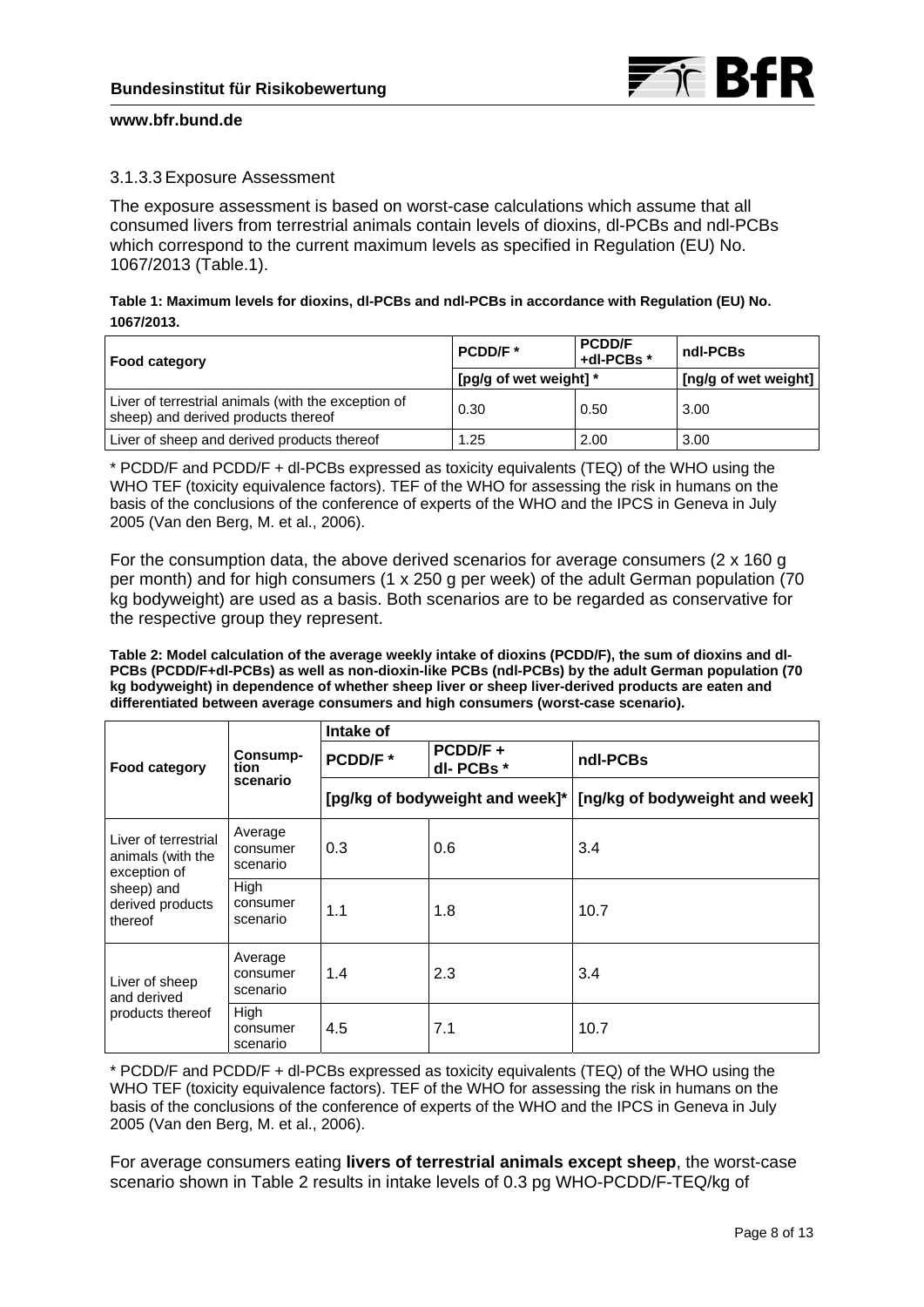

bodyweight and week, 0.6 pg WHO-PCDD/F-PCB-TEQ/kg of bodyweight and week and 3.4 ng ndl-PCBs/kg of bodyweight and week. An analogous calculation yielded weekly intakes for high consumers of 1.1 pg WHO-PCDD/F-TEQ/kg of bodyweight and week, 1.8 pg WHO-PCDD/F-PCB-TEQ/kg of bodyweight and week and 10.7 ng ndl-PCBs/kg of bodyweight and week.

In contrast, the calculated weekly intake from the consumption of **sheep liver** and products derived thereof of average consumers amounts to 1.4 pg WHO-PCDD/F-TEQ/kg of bodyweight and week, 2.3 pg WHO-PCDD/F-PCB-TEQ/kg of bodyweight and week and 3.4 ng ndl-PCBs/kg of bodyweight and week. For the high consumers, the analogous weekly intake levels are 4.5 pg WHO-PCDD/F-TEQ/kg of bodyweight and week, 7.1 pg WHO-PCDD/F-PCB-TEQ/kg of bodyweight and week and 10.7 ng ndl-PCBs/kg of bodyweight and week.

# *3.1.4 Risk Characterisation*

For risk characterisation, the results of the worst-case calculations (Table 2) and the healthrelated reference value (TWI) of 14 pg WHO-PCDD/F-PCB-TEQ/ kg of bodyweight and week derived by the Scientific Committee on Food (SCF) in the year 2001 are used.

No separate assessment for the intake of dioxins (without dl-PCBs) is conducted.

In addition, an assessment of the health implications of the intake of ndl-PCBs resulting from the consumption of sheep liver cannot be conducted. The reason for this is that, due to missing data, it has not been possible to derive either a basis for comparison through the establishment of TEF values or toxicological reference values for the intake of ndl-PCBs (EFSA 2005).

| <b>Food category</b>                                                         | <b>Consumption</b><br>scenario | Intake of<br><b>WHO-PCDD/F-PCB-TEQ</b><br>[pg/kg of bodyweight and week] | Degree of exhaus-<br>tion of the TWI<br>$N^{\circ}$ |
|------------------------------------------------------------------------------|--------------------------------|--------------------------------------------------------------------------|-----------------------------------------------------|
| Liver of terrestrial animals<br>(with the exception of<br>sheep) and derived | Average consumer<br>scenario   | 0.6                                                                      | 4                                                   |
| products thereof                                                             | High<br>consumer scenario      | 1.8                                                                      | 13                                                  |
| Liver of sheep and products<br>derived thereof                               | Average consumer<br>scenario   | 2.3                                                                      | 16                                                  |
|                                                                              | High<br>consumer scenario      | 7.1                                                                      | 51                                                  |

**Table 3: Risk characterisation for the intake of livers of terrestrial animals by the adult German population on the basis of worst-case calculations and in relation to the degree of exhaustion of the TWI (SCF, 2001) for the sum of dioxins and dioxin-like PCBs.** 

For average consumers eating **livers of terrestrial animals except sheep,** the intake of dioxins and dl-PCBs amounts to 0.6 pg WHO-PCDD/F-PCB-TEQ/kg of bodyweight and week corresponding to 4 % of the TWI. For high consumers, the calculated weekly intake is 1.8 pg WHO-PCDD/F-PCB-TEQ/kg of bodyweight and week corresponding to 13 % of the TWI.

In contrast, average consumers eating **sheep liver** and derived products thereof show a weekly intake of 2.3 pg WHO-PCDD/F-PCB-TEQ/kg of bodyweight and week which is the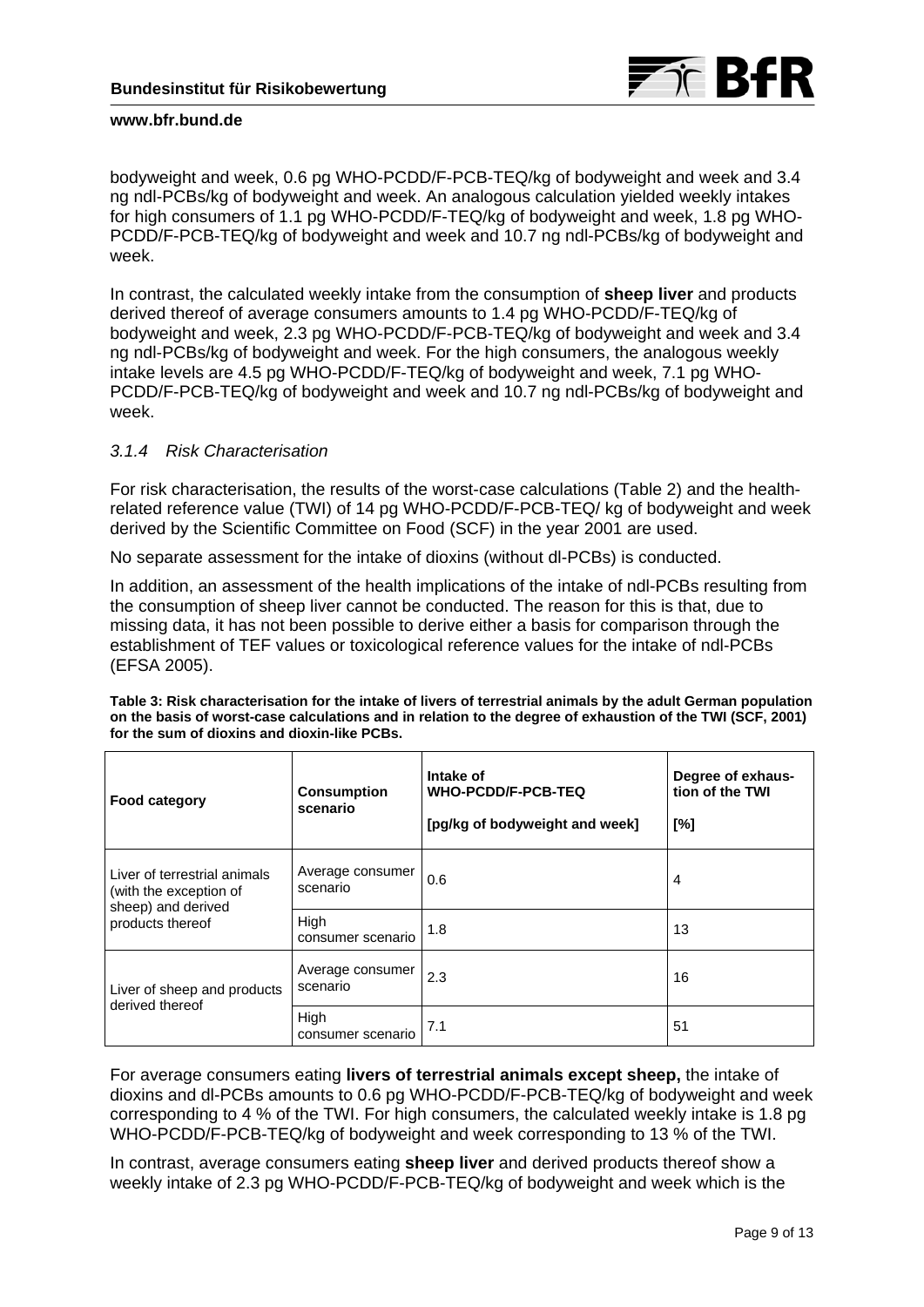

equivalent of 16 % of the TWI. For high consumers, a weekly intake of 7.1 pg WHO-PCDD/F-PCB-TEQ/kg of bodyweight and week can be calculated. This is the equivalent of 51 % of the TWI.

Since dioxins and PCBs are persistent substances, the average daily intake from the consumption of other foods amounting to approximately 1 pg WHO-PCDD/F-PCB-TEQ/kg of bodyweight and day is taken into account in the assessment of their health effects. This results in a weekly intake from the consumption of other foods of 7 pg WHO-PCDD/F-PCB-TEQ/kg of bodyweight and week. This value already corresponds to 50 % of the TWI.

If **livers from terrestrial animals with the exception of sheep** are additionally eaten, the degree to which the TWI is exhausted increases to 54 % for the average consumer scenario and to 63 % for the high consumer scenario. The BfR therefore concludes that due to the low consumption rate, health problems as a consequence of the increased maximum values for livers of terrestrial animals except sheep are unlikely.

By analogy to the calculation of the degree to which the TWI is exhausted if livers of terrestrial animals except sheep are additionally eaten, it is possible to calculate the contribution to the exposure of consumers if they additionally eat **sheep liver** and derived products thereof. Assuming that the consumer already ingests 7 pg WHO-PCDD/F-PCB-TEQ/kg of bodyweight and week from other foods, these calculations show that the degree to which the TWI is exhausted increases to 66 % for average consumers and to 101 % for high consumers, if they additionally eat sheep liver and products derived thereof. This means that even high consumption of sheep liver (250 g) on a single occasion can lead to a situation where the TWI is exceeded.

The BfR concludes that if the TWI is exceeded on a single occasion to the extent calculated, adverse health effects are unlikely.

However, for special consumer groups, e.g. women who have immigrated to Germany from other countries, it must be assumed that sheep liver and derived products thereof are eaten on a regular basis, as shown in BfR Opinion No. 013/2009 from 7 April 2009 and in the doctoral thesis by Schmid (2003). The BfR comes to the conclusion that in case of high and regular consumption of sheep liver and derived products thereof with levels of dioxins and PCBs amounting to 2 pg WHO-PCDD/F-PCB-TEQ/g of wet weight adverse health effects are possible.

3.2 Discussion of the Need for Maintaining / Changing the Current Consumption Recommendation for Sheep Liver

Sheep liver is among the foods which can contain especially high levels of dioxins and PCBs. However, highly contaminated foods should generally not contribute significantly to the level to which the TWI is exhausted by consumers. Of course, this also applies to products that are eaten only by a small section of the population.

On the basis of model calculations, the BfR has shown that high consumption once a week of sheep liver (250 g) with levels of dioxins and dl-PCBs amounting to the maximum level of 2 pg WHO-PCDD/F-PCB-TEQ/g of wet weight whould exhaust 51 % of the TWI of 14 pg WHO-PCDD/F-PCB-TEQ/kg of bodyweight and week.

For the purpose of deriving consumption recommendations, the BfR refers to BfR Opinion No. 005/2010 from 12 October 2009. Therein, the following passage can be found:

*"It must be ensured that the intake of consumers in terms of their WHO TEQ levels does not, in the longer term, exceed the tolerable weekly intake (TWI) of 14*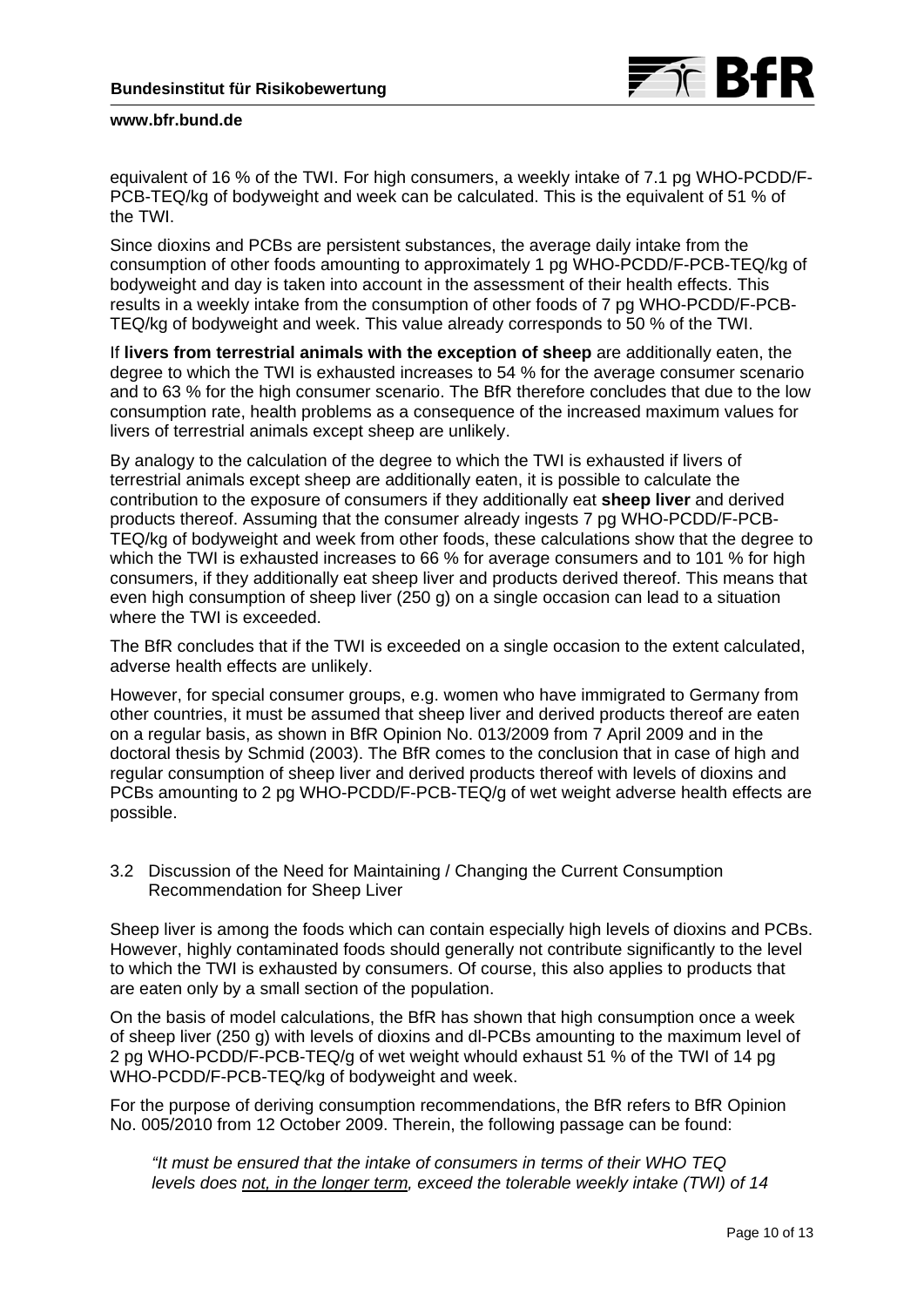

*pg WHO-PCDD/F-PCB-TEQ/kg of bodyweight and week as defined by the Scientific Committee on Food (SCF, 2001). In this calculation, the intake of WHO TEQ from other foods must also be taken into account. These calculations are based on an assumed daily intake of WHO-TEQ of 1 pg WHO-PCDD/F-PCB-TEQ/kg of bodyweight and day (7 pg WHO-PCDD/F-PCB-TEQ/kg of bodyweight and week)."* 

If the intake levels of dioxin and PCBs from other foods amounting to 7 pg WHO-PCDD/F-PCB-TEQ/kg of bodyweight and week are factored into the model calculation, high consumption of sheep liver even on a single occasion can lead to the TWI being exceeded. For this reason, the BfR's recommendation remains unchanged: consumers should avoid the consumption of sheep liver.

The data from the BVL database covering the time span from 01/2000 to 03/2013 document that the analysed livers of sheep exceed the maximum levels previously laid down in Regulation (EC) No. 1881/2006, amended by Regulation (EU) No. 1259/2011 as follows: 78 % of the analysed livers exceed the maximum level for dioxins of 4.5 pg WHO-PCDD/F-TEQ/g of fat; 72 % exceed the maximum level for dioxins and dl-PCBs of 10 pg WHO-PCDD/F-PCB-TEQ/g of fat; and 30 % exceed the maximum level for ndl-PCBs of 40 ng/g of fat (Tab. 4), as can be extracted from a report of the Federal Office of Consumer Protection and Food Safety (BVL).

|                        | n   | Reference value "fat"                  |                                    | Reference value "wet weight"<br>(and simultaneous increase of the<br>maximum levels) |                                    |  |
|------------------------|-----|----------------------------------------|------------------------------------|--------------------------------------------------------------------------------------|------------------------------------|--|
|                        |     | previous maximum level<br>until 2013 * | <b>Not</b><br>marketable<br>livers | New maximum level<br>since 2013 **                                                   | <b>Not</b><br>marketable<br>livers |  |
| <b>Dioxins</b>         | 322 | 4.5 pg WHO-TEQ/g of<br>fat             | 78 %                               | 1.25 pg WHO-TEQ/g of<br><b>FW</b>                                                    | 8%                                 |  |
| Dioxins and<br>dl-PCBs | 242 | 10 pg WHO-TEQ/g of fat                 | 72%                                | 2 pg WHO-TEQ/g of<br><b>FW</b>                                                       | 12%                                |  |
| ndl-PCBs               | 201 | 40 ng/g of fat                         | 30%                                | 3 ng/g of wet weight                                                                 | $11\%$                             |  |

**Tab. 4: Summary of the results from the BVL database on sheep livers (time period 01/2000 – 03/2013). Source: BVL report from 04 April 2013** 

\* PCDD/F and PCDD/F + dl-PCBs expressed as toxicity equivalents (TEQ) of the WHO using the WHO TEF (toxicity equivalence factors). TEF of the WHO for assessing the risk in humans on the basis of the conclusions of the conference of experts of the WHO and the IPCS in Geneva in July 2005 (Van den Berg, M. et al., 2006).

\* Regulation (EC) No. 1881/2006, amended by Regulation (EU) No. 1259/2011

\*\* Regulation (EC) No. 1881/2006, last amended by Regulation (EU) No. 1067/2013

However, if the results are applied to the current maximum levels in pg WHO-TEQ/g of wet weight in accordance with Regulation (EU) No. 1067/2013, the number of marketable livers increases significantly as a result of the simultaneous increase of the maximum levels (Table 4).

In earlier opinions (e.g. in BfR Opinion Nr. 013/2009), the BfR came to the conclusion that sheep liver showing concentrations of dioxins and PCBs that do not exceed the maximum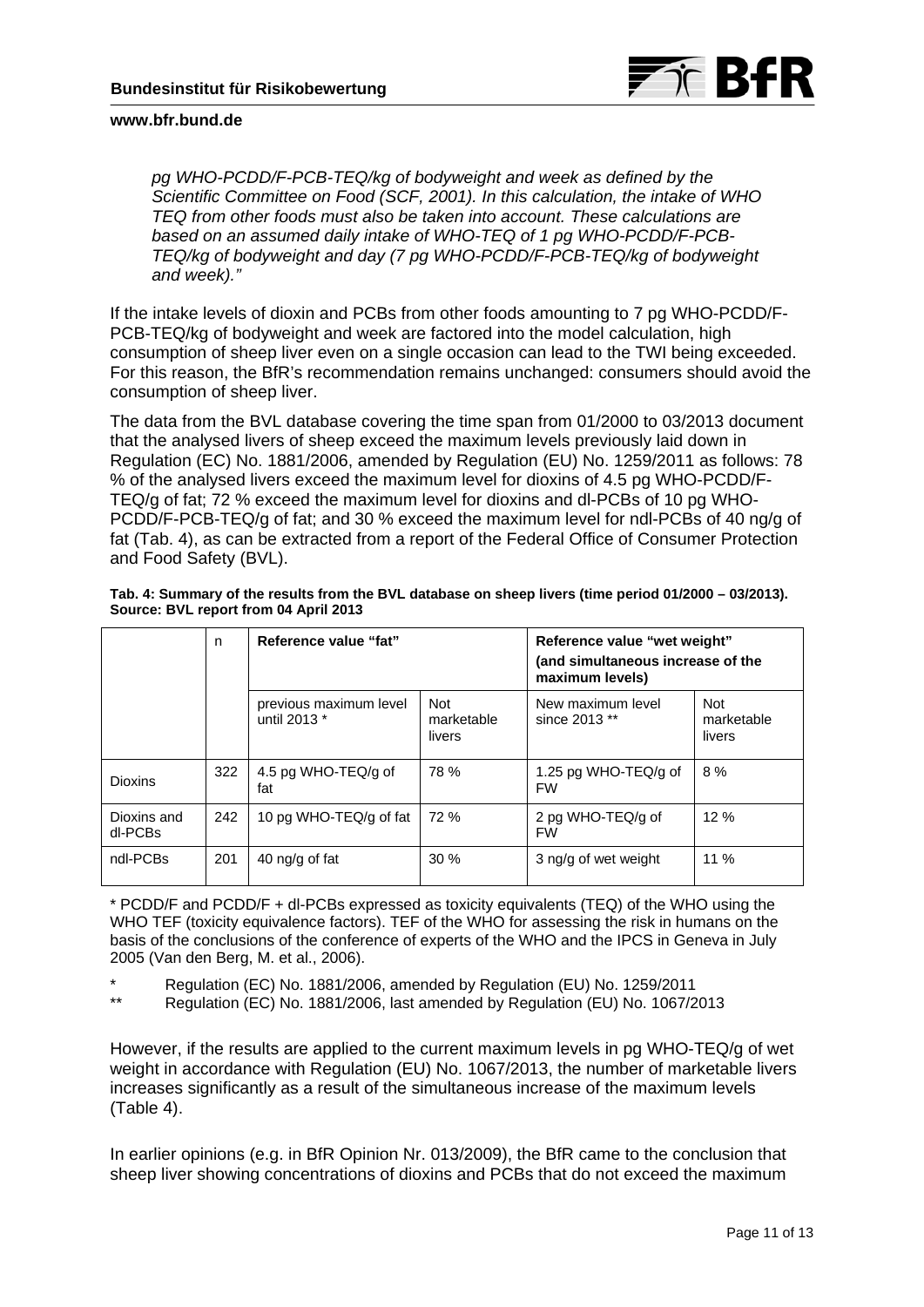

levels laid down in the previous version of Regulation (EC) No. 1881/2006, amended by Regulation (EU) No. 1259/2011, can be safely eaten. However, if the current maximum levels in accordance with Regulation (EU) No. 1067/2013 are applied, this changes the BfR's consumption recommendation. Thus the BfR no longer recommends that consumers should precautionary avoid eating sheep liver which exceed the current maximum levels. Instead, the BfR recommends now that consumers should generally avoid the consumption of sheep liver.

Unlike sheep liver, lamb, sheep and mutton meat can still be safely eaten. Much lower levels of dioxins and PCBs are accumulated in the flesh.

## **4 References**

- Van den Berg, M., Birnbaum, L. S., Denison, M., De Vito, M., Farland, W., Feeley,M., Fiedler, H., Hakansson, H., Hanberg, A., Haws, L., Rose, M., Safe, S., Schrenk, D., Tohyama,l C., Tritscher, A., Tuomisto, J., Tysklind, M., Walker, N., Peterson, R. E. (2006): The 2005 World Health Organization Reevaluation of Human and Mammalian Toxic Equivalency Factors for Dioxins and Dioxin-Like Compounds. Toxicol Sci 93(2), 223–241.
- BfR Health Assessment No. 013/2009, 07 April 2009: Sheep's liver may be highly contaminated with dioxins and PCBs.

BfR Opinion, 12 October 2009, Opinion No. 005/2010: Criteria for dietary recommendations for freshwater fish contaminated with dioxins and PCBs.

- BfR-Stellungnahme vom 08. September 2010, AZ 81-3810-01-5819427: Dioxine und PCB in Leber und Muskulatur von Schafen.
- BfR-Stellungnahme vom 24. August 2012, AZ 81-3810-01-6905555: Dioxine und PCB in Lebensmitteln.
- Blume K., Lindtner O., Schneider K., Schwarz M., Heinemeyer G. (2010): Aufnahme von Umweltkontaminanten über Lebensmittel: Cadmium, Blei, Quecksilber, Dioxine und PCB; Informationsbroschüre des Bundesinstitut für Risikobewertung (BfR).
- BVL-Bericht: Vorschlag der GD SANCO zur Revision der Höchstgehalte für Dioxine und PCB in Lebern an Land lebender Tiere; Prüfung der vorgeschlagenen Höchstgehalte im Hinblick auf zu erwartende Beanstandungsraten.
- EFSA (2005): Opinion of the Scientific Panel on Contaminants in the Food chain on a Request from the Commission related to the Presence of non dioxin-like Polychlorinated Biphenyls (PCB) in Feed and Food. EFSA Journal 284:1–137.
- Faqi, A.S.; Dalsenter, P.R.; Merker, H.J.; Chahoud, I. (1998): Reproductive toxicity and tissue concentrations of low doses of 2,3,7,8-tetrachlorodibenzo-p-dioxin in male offspring rats exposed throughout pregnancy and lactation; Toxicol Appl Pharmacol 150(2): 383– 392.
- Max Rubner Institute (MRI) 2008: Nationale Verzehrsstudie II (NVS II), Results Report 1, 2 <http://www.was-esse-ich.de/>
- Scientific Committee on Food (2001) Opinion of the SCF on the risk assessment of dioxins and dioxin-like PCBs in Food. Adopted on 30. Mai 2001. European Commission, Brussels. http://ec.europa.eu/food/fs/sc/scf/out90\_en.pdf (Stand: 02.04.2013).